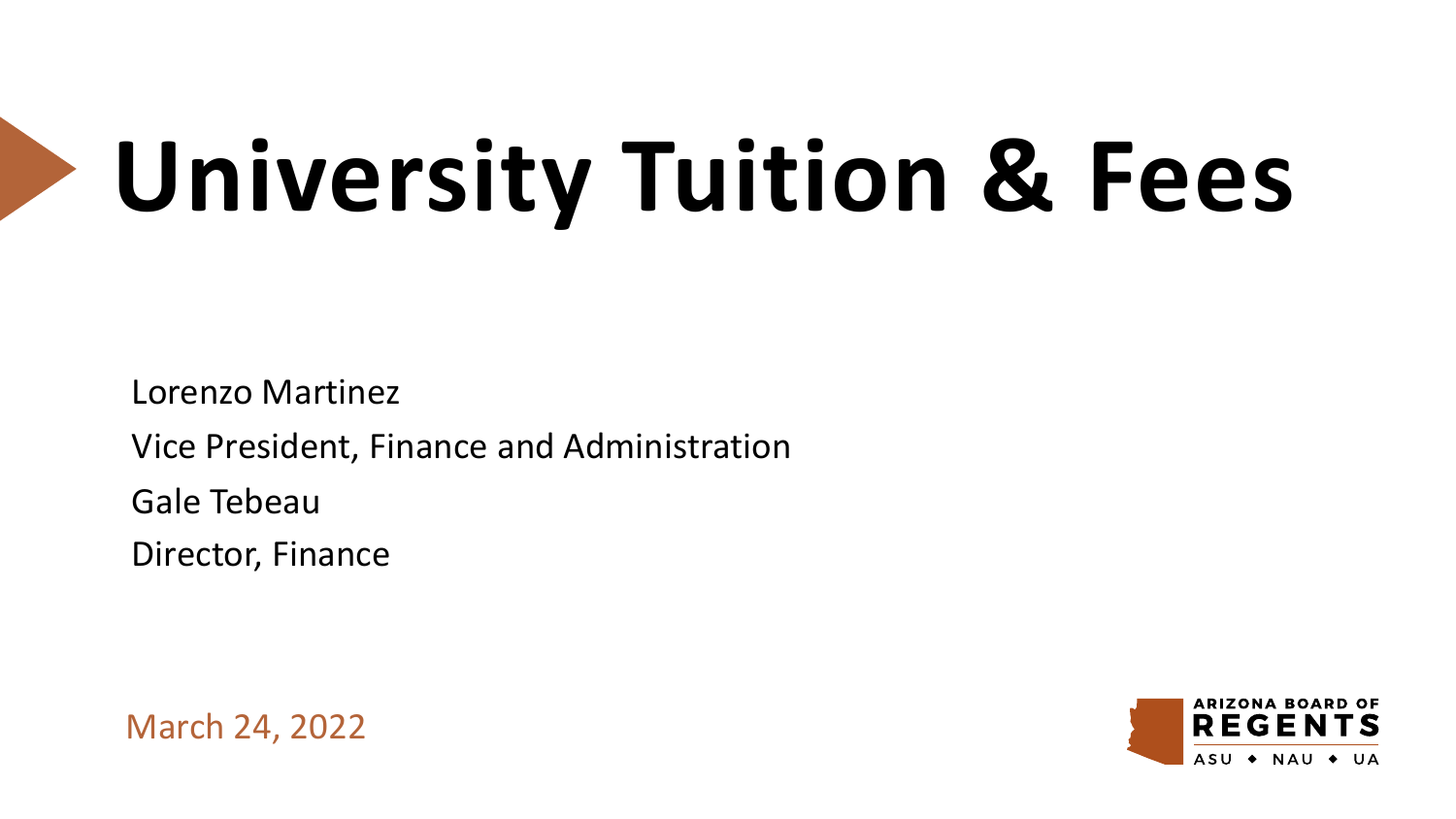# **ABOR Tuition Policy 4-103**

The Arizona constitution obligates the legislature to appropriate funds to insure the proper maintenance, development, and improvement of all state educational institutions.

The Arizona constitution requires that instruction furnished be as nearly free as possible. The Board has the responsibility for making decisions regarding quality of instruction, including decisions regarding the quality of faculty and infrastructure necessary for instruction.

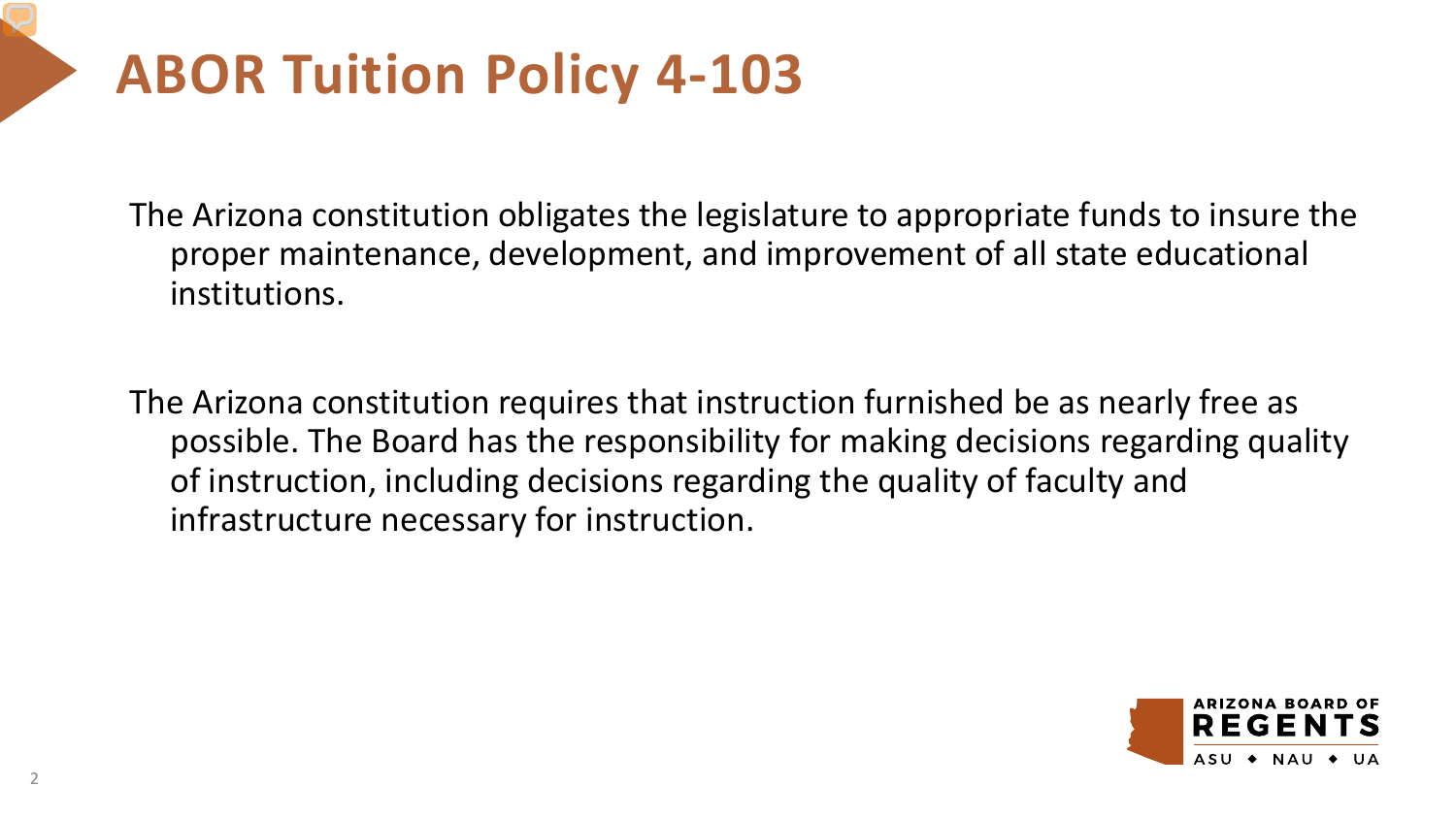# **Tuition Setting Inputs**

Wages of Graduates Report Mages of Graduates Report CIP September CDP-Debt Profile The September, November & February College Going and Completion Report September Enrollment Report November Financial Aid Report November Financial Updates (Budget) Movember & June Annual Financial Review January State Budget Spring Tuition Hearings (Student Input) March Tuition Setting Tuition Setting Universities' Budget Adoption June



3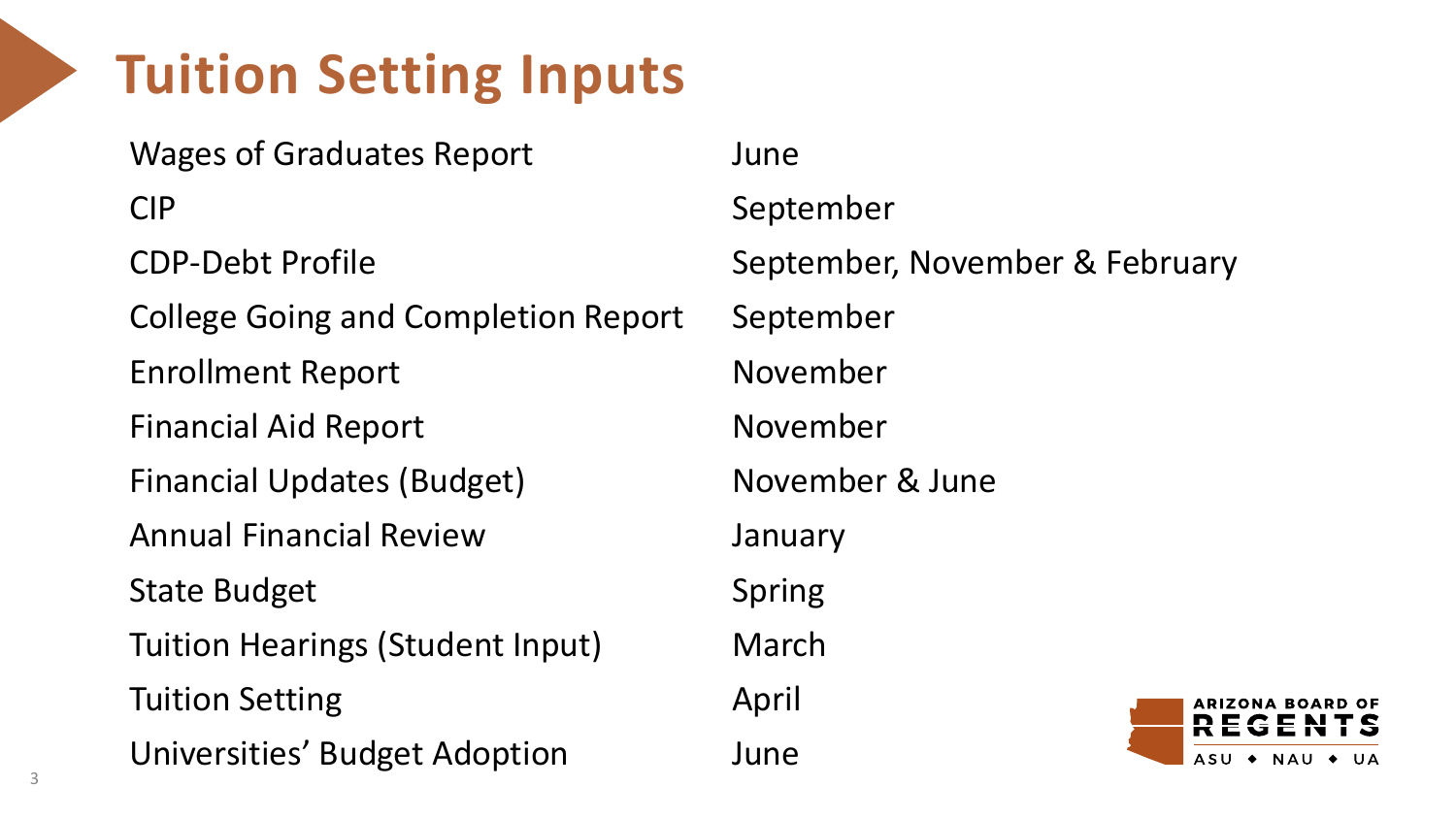# **Tuition Policy Objectives**

The board is responsible for setting tuition and fees, and may review:

- 1. The amount of state support
- 2. The availability of student financial aid as outlined in the Board's financial aid policies
- 3. The median of tuition and mandatory fees charged by the university's peers
- 4. Other student fees and charges established by each university
- 5. The cost of university attendance
- 6. Revenues required to service bonded indebtedness
- 7. Arizona's median family income levels
- 8. Evidence of student consultation

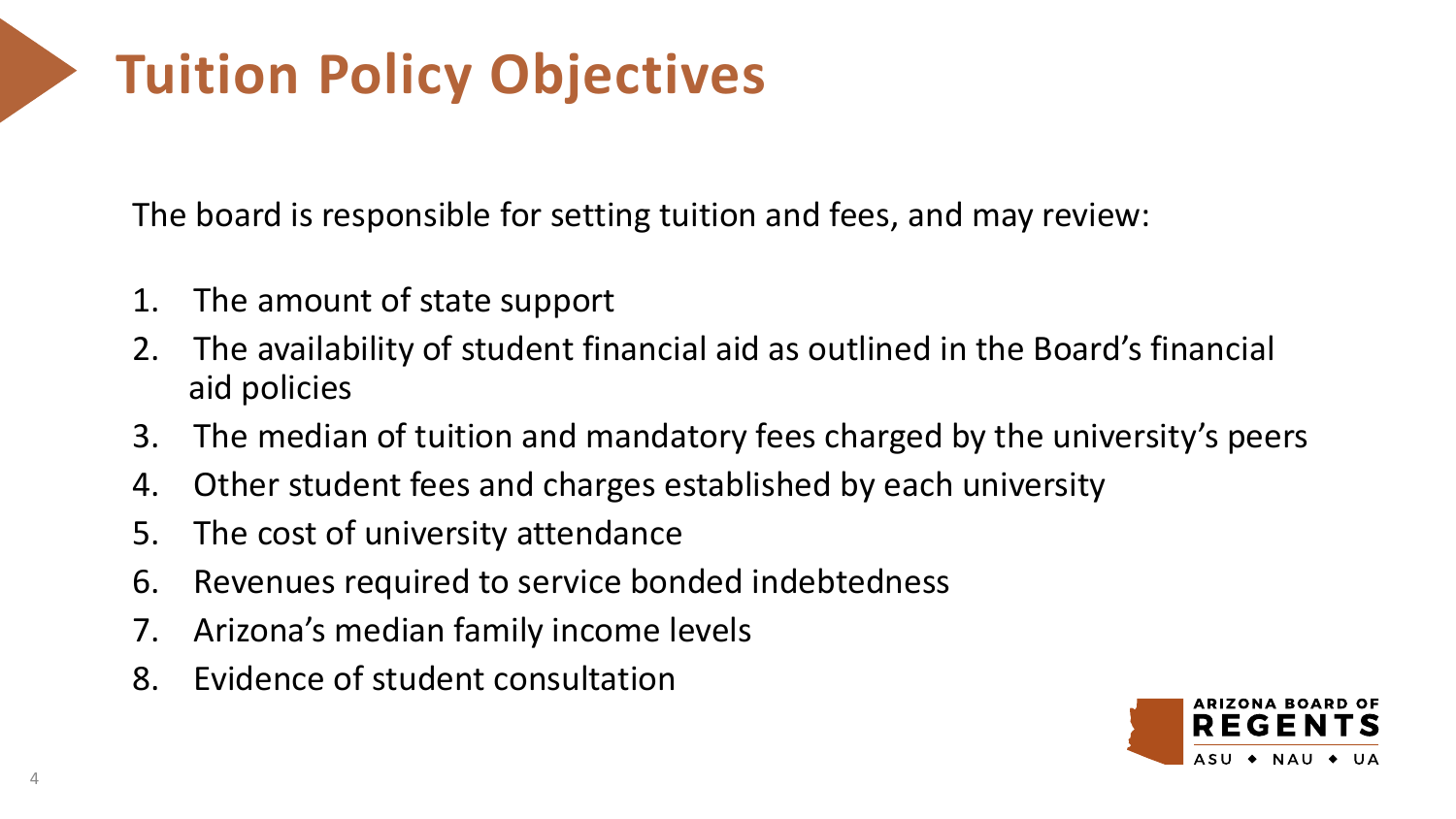# **Board Approval**

Board approval is required for:

- 1. Base tuition
- 2. All other tuition
- 3. All new academic fees or increases to academic fees
- 4. Residence hall rates
- 5. Meal plan rates

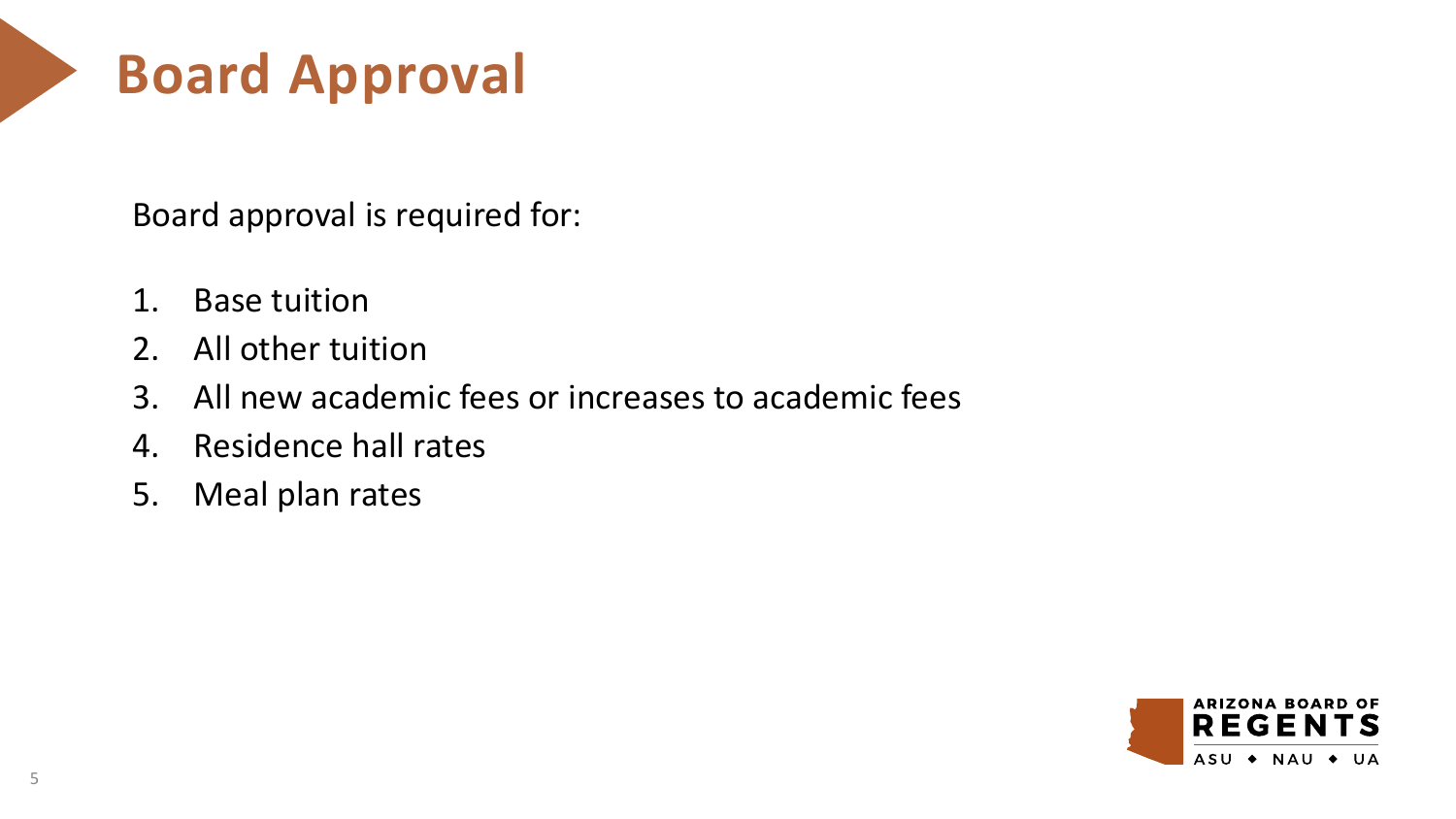### **FY 2022 Budget Projections**

|                                  |                       | <b>ASU</b> |                       | <b>NAU</b> | <b>UArizona</b>       |            |
|----------------------------------|-----------------------|------------|-----------------------|------------|-----------------------|------------|
|                                  | <b>Net</b><br>Revenue | % of Total | <b>Net</b><br>Revenue | % of Total | <b>Net</b><br>Revenue | % of Total |
| General<br><b>Appropriations</b> | \$401.9               | 12%        | \$140.2               | 21%        | \$337.1               | 15%        |
| <b>Net T&amp;F</b>               | \$1,698.0             | 49%        | \$210.0               | 31%        | \$673.3               | 30%        |
| <b>Gifts Grants</b><br>Contract  | \$997.9               | 29%        | \$234.3               | 35%        | \$922.4               | 41%        |
| Auxiliary/Other                  | \$349.6               | 10%        | \$91.0                | 13%        | \$320.3               | 14%        |
| Total                            | \$3,447.4             |            | \$675.5               |            | \$2,253.1             |            |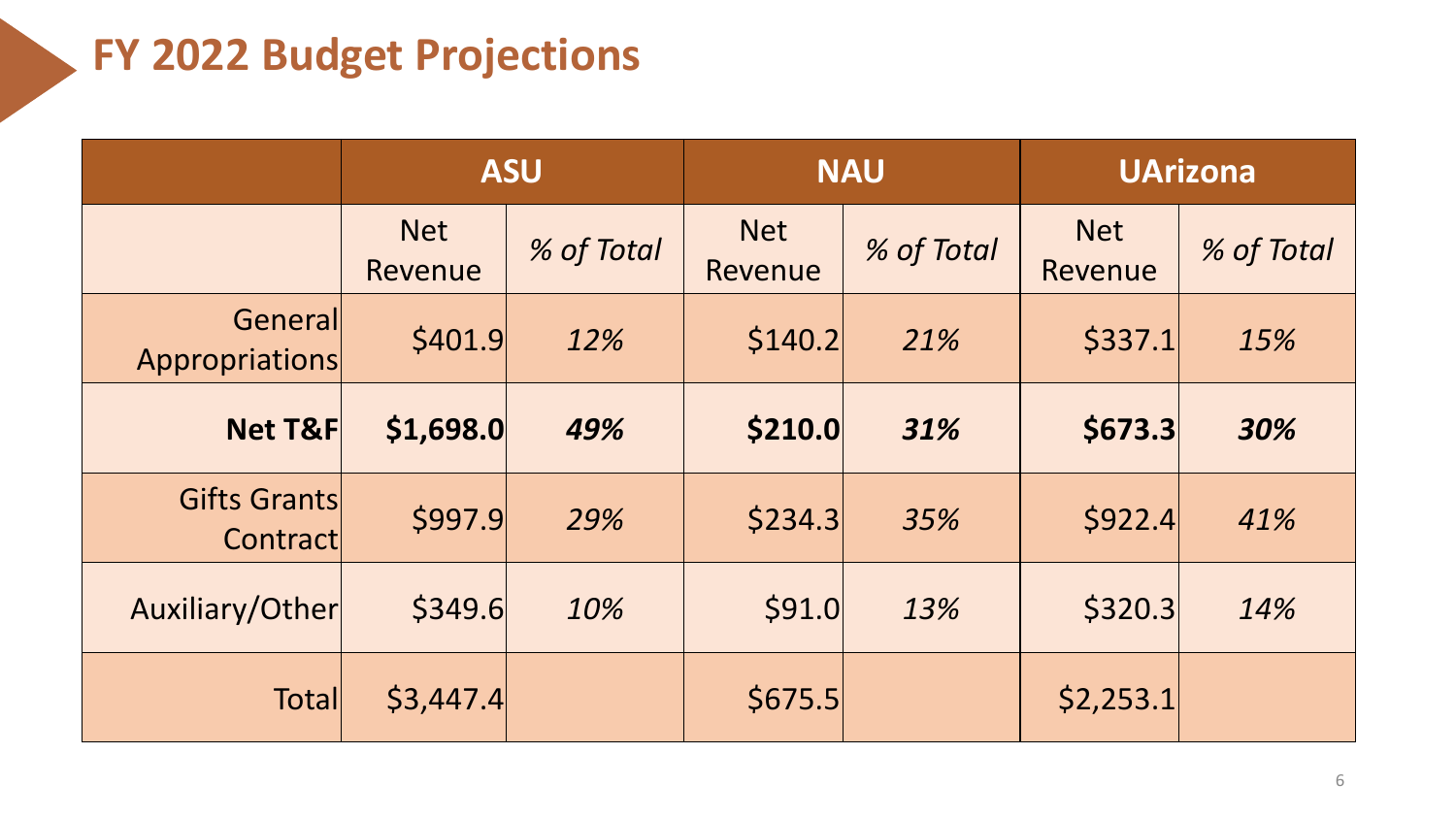# **ASU Tuition Rates**



- 9 Undergraduate Campus Tuition Rates
- 3 Graduate Campus Tuition Rates
- 1 Undergraduate Online Tuition Rate
- 1 Graduate Online Tuition Rate

#### Undergraduate

|                               |              |          | Resident Nonresident International | <b>Online</b> |
|-------------------------------|--------------|----------|------------------------------------|---------------|
| <b>2022-2023 Tuition</b>      | \$10,978     | \$29,952 | \$32,760                           | \$552/credit  |
| <b>Change from prior year</b> | <b>\$268</b> | \$1,152  | \$1,560                            | \$11          |
|                               | 2.5%         | 4.0%     | 5.0%                               | 2.0%          |

#### Graduate

|                               |          |          | Resident Nonresident International | <b>Online</b>                             |
|-------------------------------|----------|----------|------------------------------------|-------------------------------------------|
| <b>2022-2023 Tuition</b>      | \$12,014 | \$32,656 | \$35,280                           | \$554/credit                              |
| <b>Change from prior year</b> | S294     | \$1,256  | \$1,680                            | $\begin{array}{c} \fbox{511} \end{array}$ |
|                               | 2.5%     | 4.0%     | 5.0%                               | 2.0%                                      |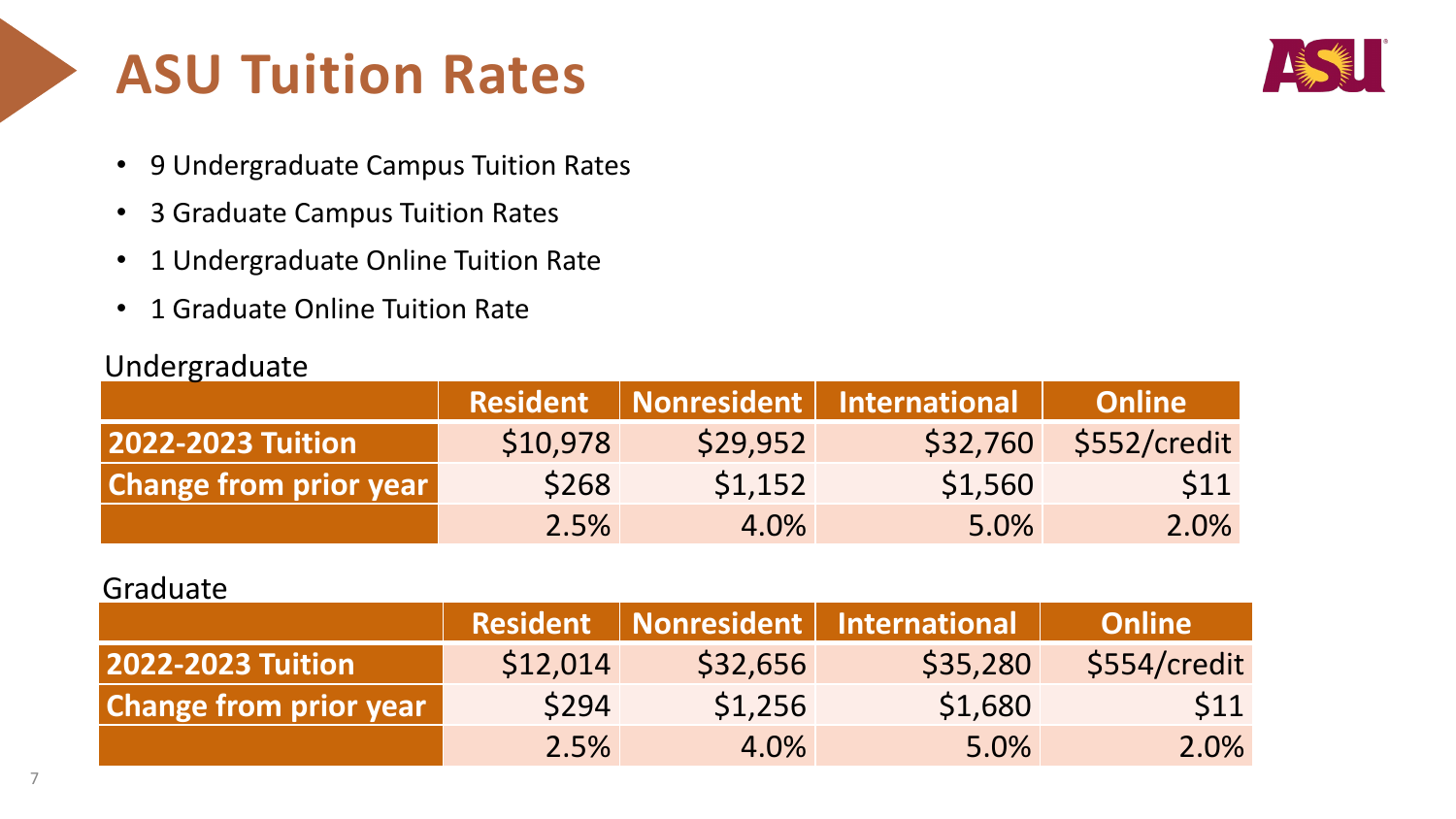



- 1 Mandatory Fee increase for Financial Aid Trust Fund
- 2.5% undergraduate College Fees increase
- 1 undergraduate fee increase
- 24 new graduate fees
- 10 graduate fee increases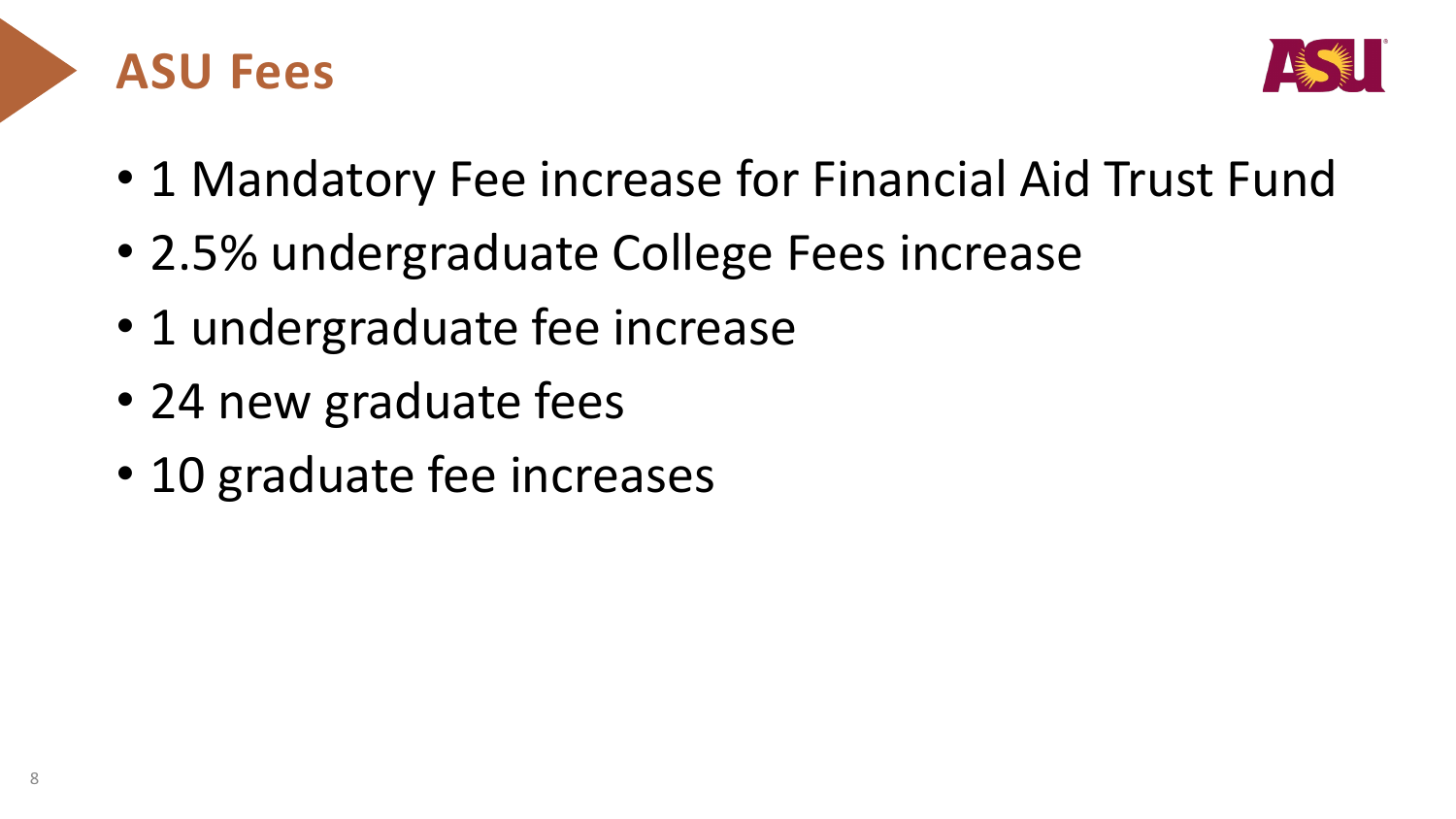# **NAU Tuition Rates**



- 8 Undergraduate Campus Tuition Rates
- 5 Graduate Campus Tuition Rates
- 1 Undergraduate Online Tuition Rate
- 1 Graduate Online Tuition Rate
- 2 Undergraduate Personalized Learning Subscription Rates
- 2 Graduate Personalized Learning Subscription Rates

#### Undergraduate (new students)

|                               |              | <b>Resident   Nonresident  </b> | <b>International</b> | <b>Online</b> |
|-------------------------------|--------------|---------------------------------|----------------------|---------------|
| <b>2022-2023 Tuition</b>      | \$11,024     | \$26,286                        | \$27,286             | \$465/credit  |
| <b>Change from prior year</b> | <b>\$374</b> | \$890                           | \$1,890              | \$10          |
|                               | 3.5%         | 3.5%                            | 7.4%                 | 2.2%          |

#### Graduate

|                               |          | <b>Resident   Nonresident   International   </b> |          | <b>Online</b> |
|-------------------------------|----------|--------------------------------------------------|----------|---------------|
| <b>2022-2023 Tuition</b>      | \$11,390 | \$27,940                                         | \$28,940 | \$585/credit  |
| <b>Change from prior year</b> | \$386    | <b>\$946</b>                                     | \$1,946  | \$10          |
|                               | 3.5%     | 3.5%                                             | 7.2%     | 1.7%          |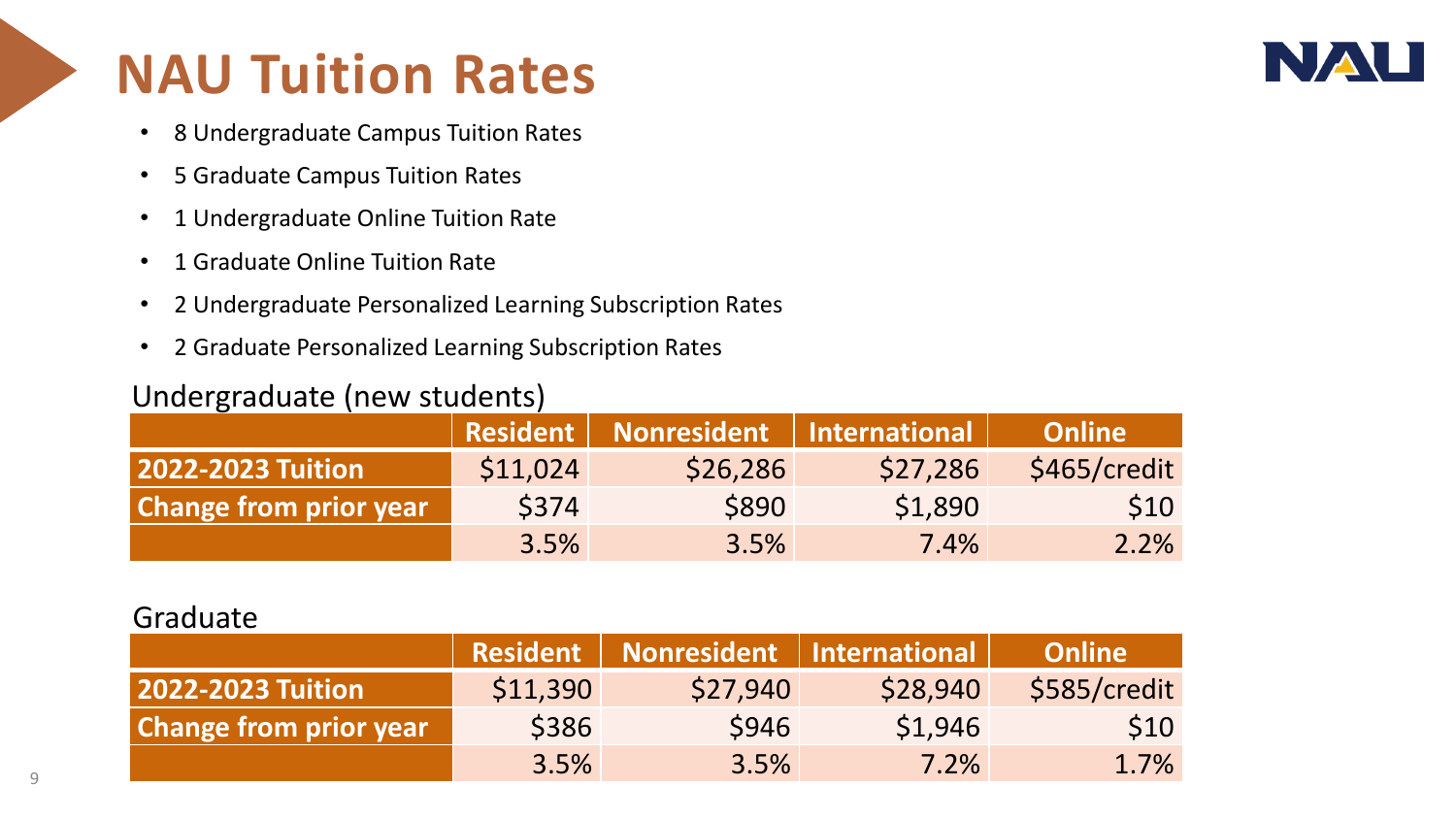



- 1 Mandatory Fee increase for Financial Aid Trust Fund
- Creates 3 undergraduate College Fees and eliminates 563 class fees
- 1 undergraduate fee increase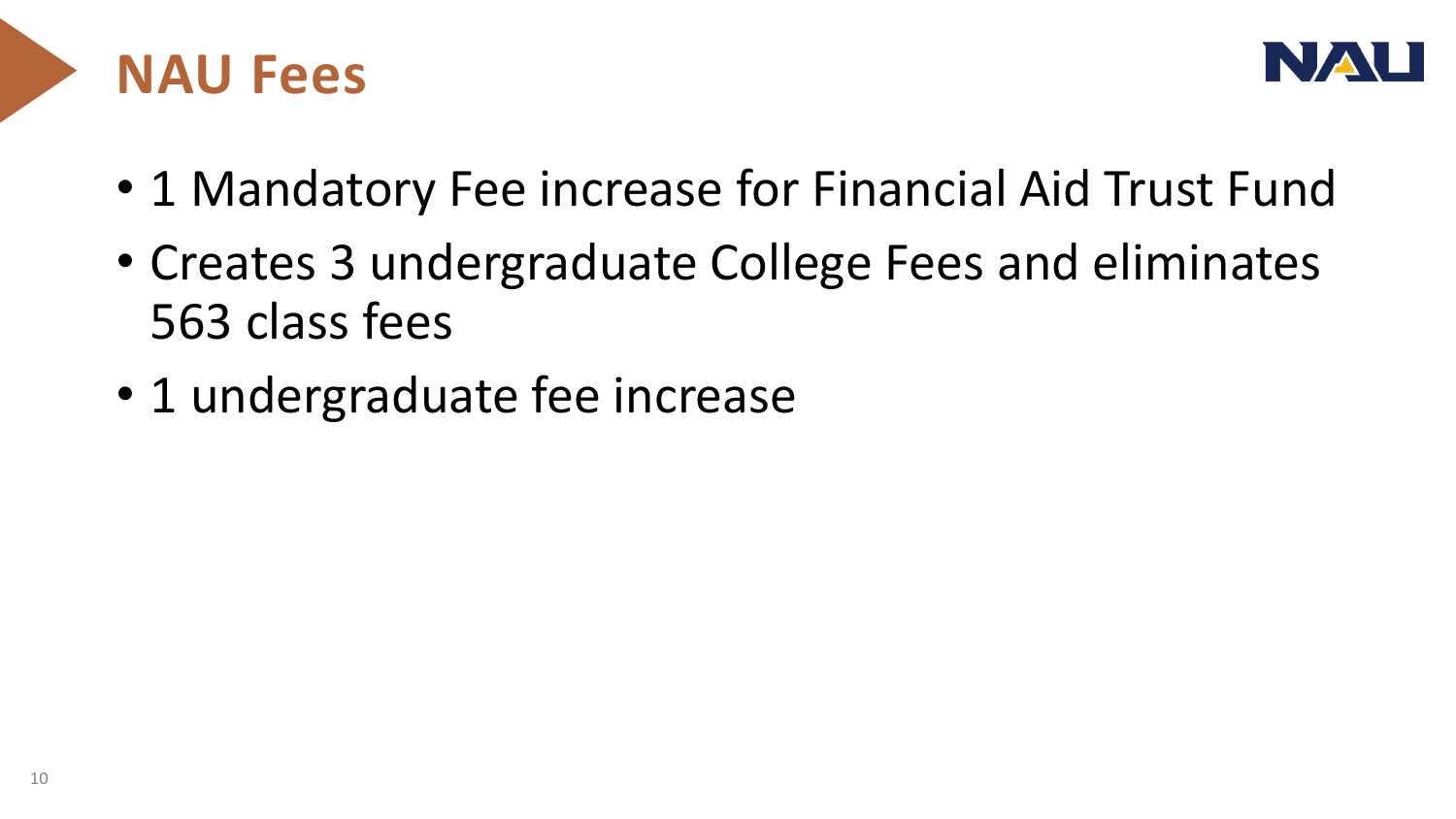# **UArizona Tuition Rates**



- 8 Undergraduate Campus Tuition Rates
- 10 Graduate Campus Tuition Rates
- Multiple UA Global Undergraduate and Graduate Tuition Rates (rates by degree program)
	- 9 new undergraduate degree programs
	- 6 new undergraduate degree programs

#### Undergraduate (new students)

|                               |          | <b>Resident   Nonresident</b> |
|-------------------------------|----------|-------------------------------|
| <b>2022-2023 Tuition</b>      | \$11,525 | \$37,827                      |
| <b>Change from prior year</b> | \$226    | \$2,006                       |
|                               | 2.0%     | 5.6%                          |

#### Graduate

|                               |          | <b>Resident Nonresident</b> |
|-------------------------------|----------|-----------------------------|
| <b>2022-2023 Tuition</b>      | \$12,348 | \$32,290                    |
| <b>Change from prior year</b> | \$242    | <b>SO</b>                   |
|                               | 2.0%     | $0.0\%$                     |

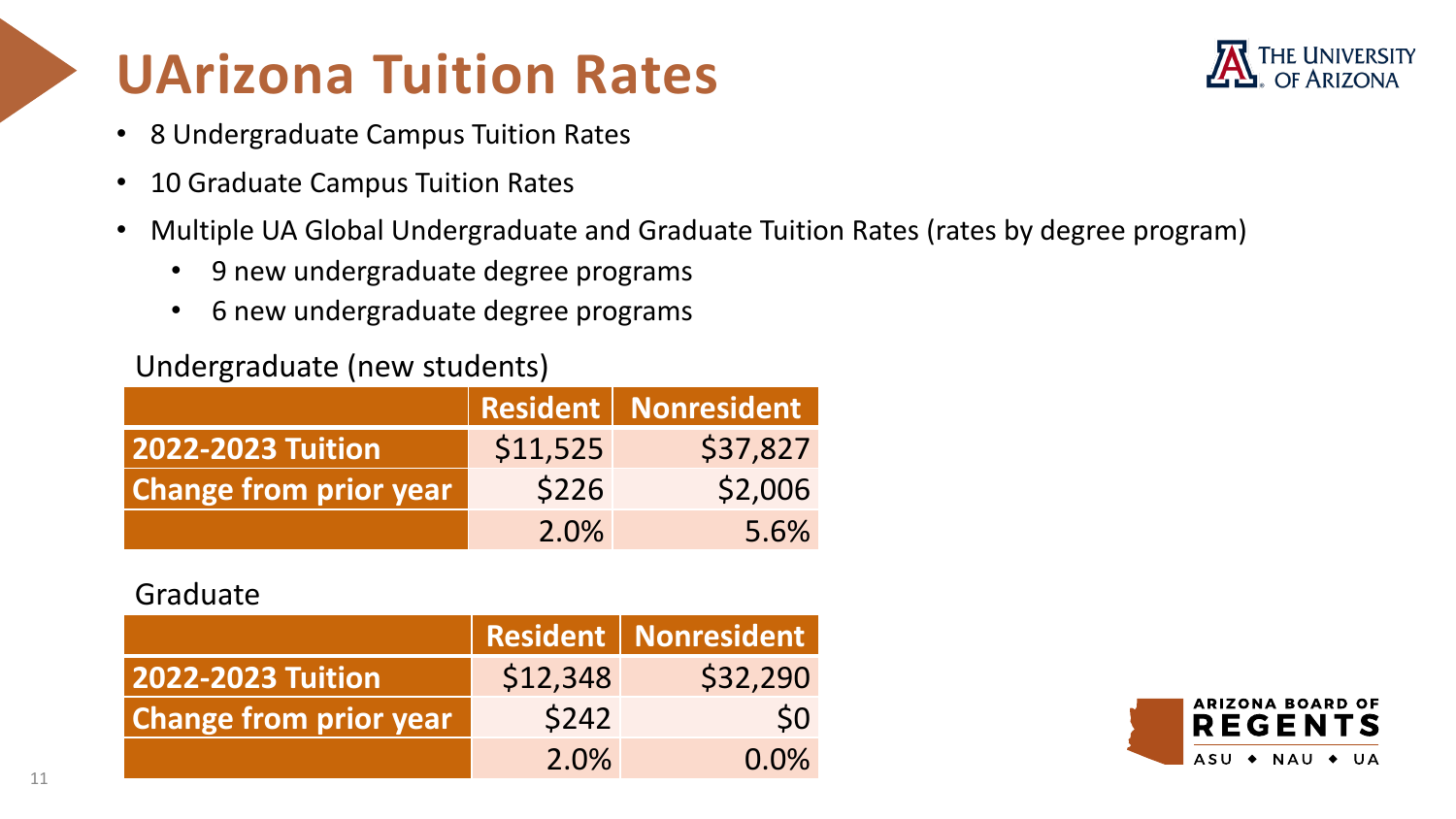

### **UArizona Fees**

- 3 Mandatory Fee increases
	- Financial Aid Trust Fund
	- Student Services Fee
	- Health and Recreation Fee
- 1 undergraduate Differential Tuition increase
- 16 undergraduate fee increases
- 8 new undergraduate fees
- 3 graduate fee increases
- 4 new graduate fees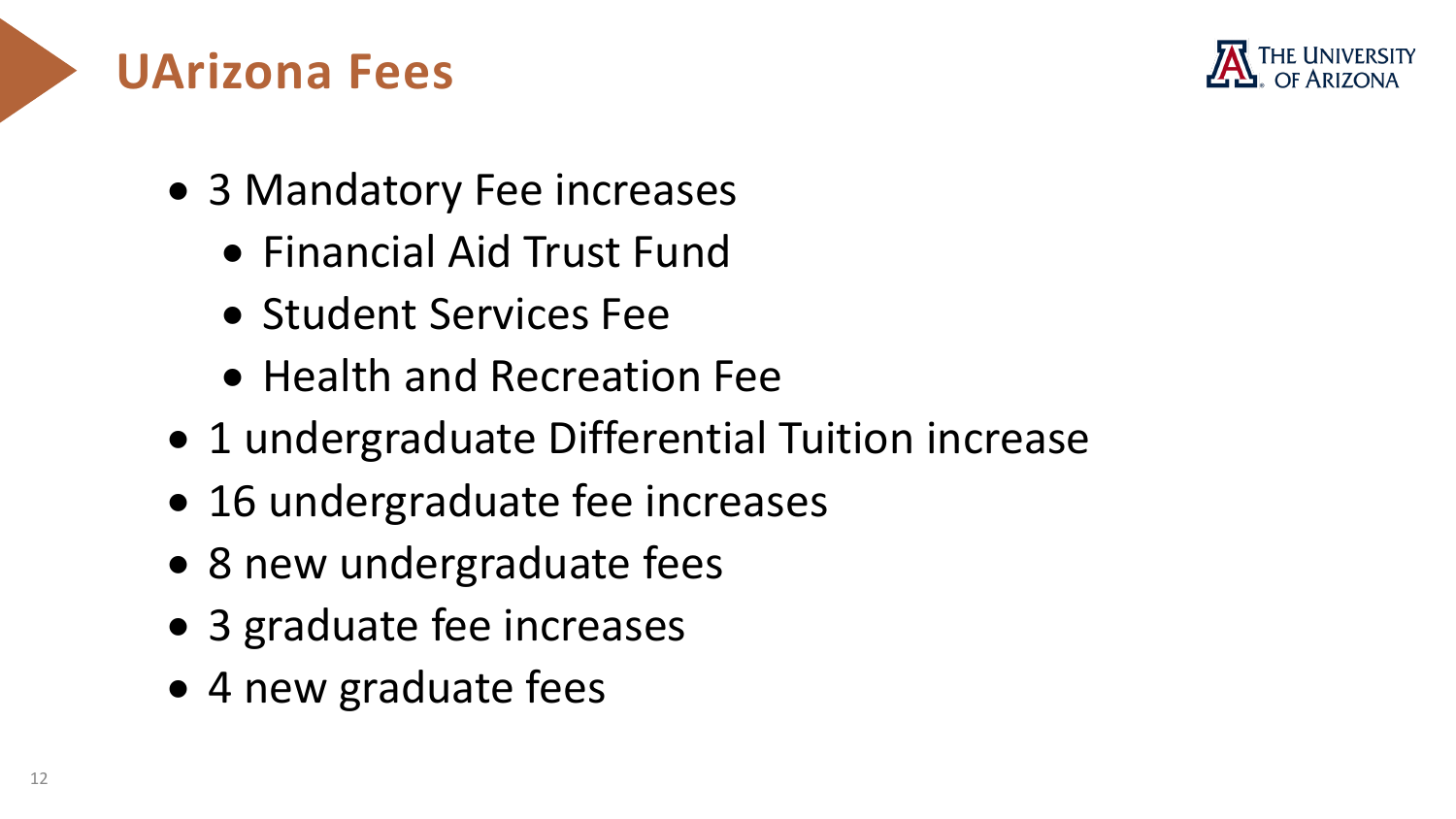### **Base Tuition Changes vs CPI**

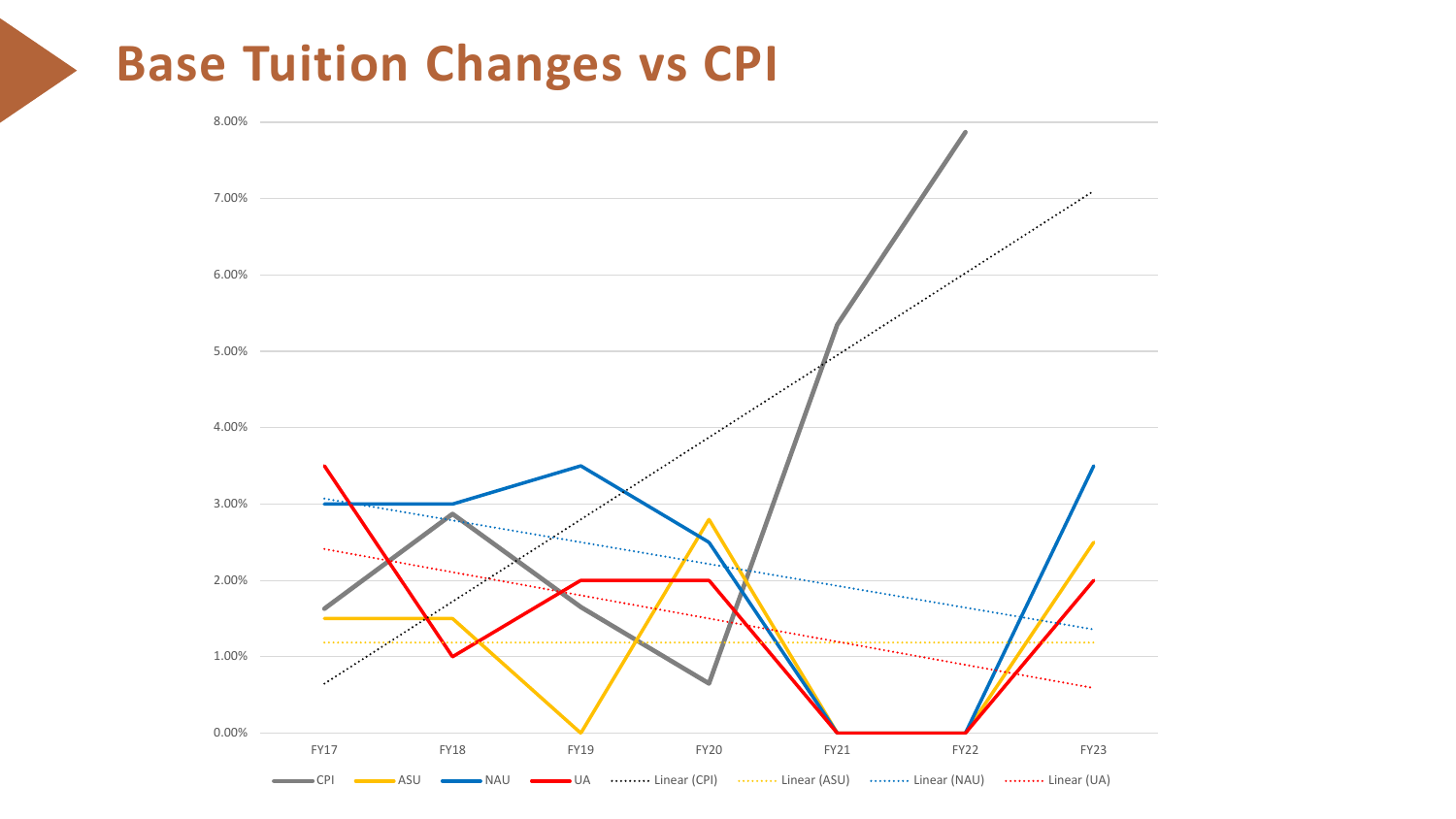### **FTE Enrollment**

| Fall                                      | <b>ASU</b>                                                  | Change |      | <b>NAU</b> | <b>Change</b> |         | <b>UArizona</b> | Change |      |
|-------------------------------------------|-------------------------------------------------------------|--------|------|------------|---------------|---------|-----------------|--------|------|
| 2018                                      | 103,654                                                     | 5,704  | 5.8% | 29,384     | (139)         | $-0.5%$ | 44,376          | 247    | 0.6% |
| 2019                                      | 110,538                                                     | 6,884  | 6.6% | 29,175     | (209)         | $-0.7%$ | 44,714          | 338    | 0.8% |
| 2020                                      | 116,997                                                     | 6,459  | 5.8% | 28,078     | (1,097)       | $-3.8%$ | 45,517          | 803    | 1.8% |
| 2021                                      | 121,763                                                     | 4,766  | 4.1% | 27,123     | (955)         | $-3.4%$ | 46,829          | 1,312  | 2.9% |
| 2022 Est                                  | 126,335                                                     | 4,572  | 3.8% | 26,265     | (858)         | $-3.2%$ | 48,350          | 1,521  | 3.2% |
|                                           | Fall 2022 Estimate Enrollment Change by Residency and Class |        |      |            |               |         |                 |        |      |
| <b>UG Res</b>                             |                                                             | 294    |      |            | (760)         |         |                 | (285)  |      |
| UG NR                                     |                                                             | 2,912  |      |            | (25)          |         |                 | 1,613  |      |
| Grad Res                                  |                                                             | (2)    |      |            | (119)         |         |                 | 82     |      |
| <b>Grad NR</b>                            |                                                             | 1,368  |      |            | 46            |         |                 | 111    |      |
| Net Change                                |                                                             | 4,572  |      |            | (858)         |         |                 | 1,521  |      |
| Est Fall 2022<br><b>Online Enrollment</b> |                                                             | 2,246  |      |            | (596)         |         |                 | 671    |      |
| Online as a % of<br>projected inc         |                                                             | 49%    |      |            | 69%           |         |                 | 44%    |      |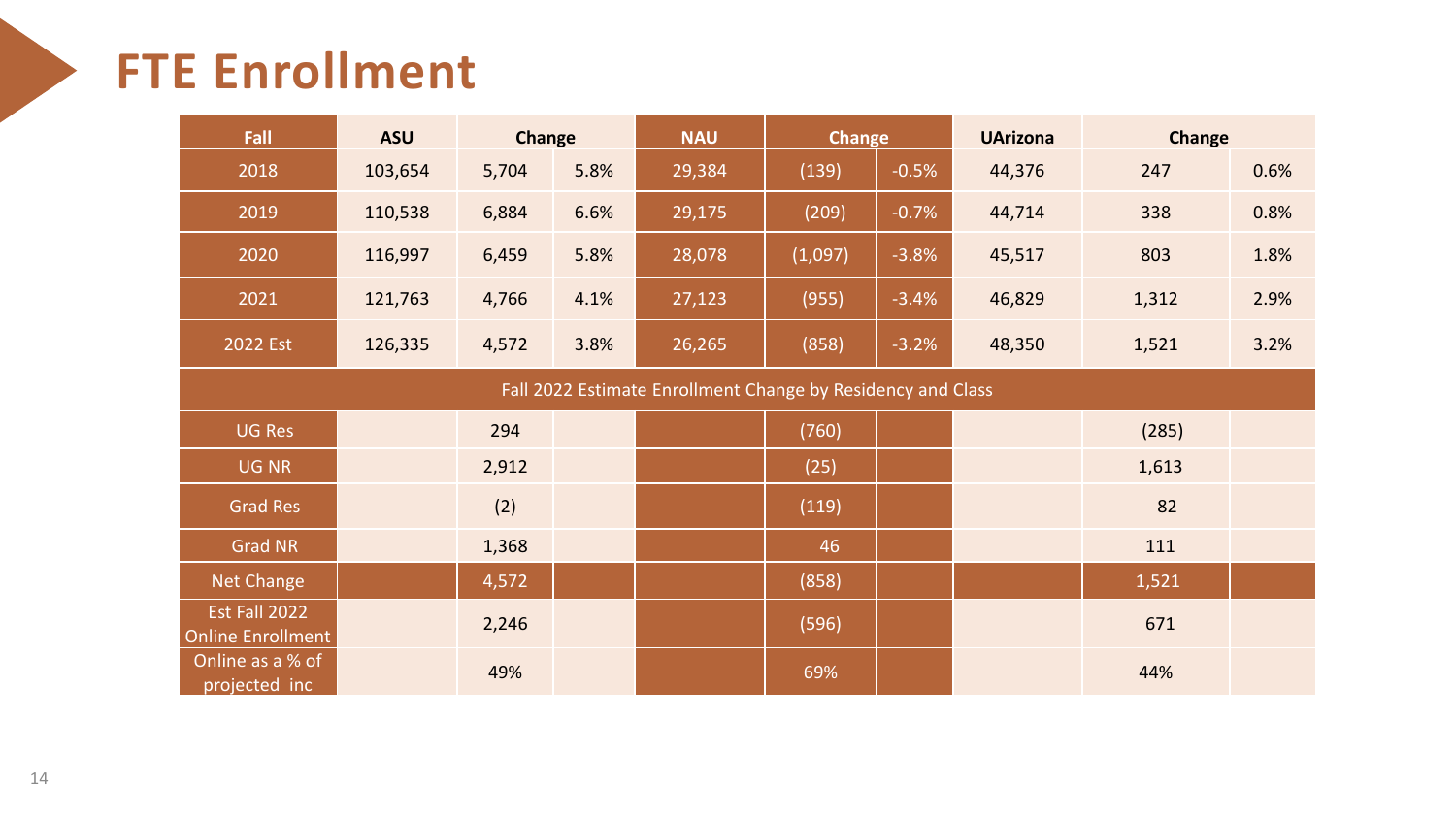### **Revenue Impact**

|                                                                       | <b>ASU</b>  | <b>NAU</b>  | <b>UArizona</b> |
|-----------------------------------------------------------------------|-------------|-------------|-----------------|
| <b>Tuition &amp; Fees:</b>                                            |             |             |                 |
| <b>FY22 Gross Tuition &amp; Fee Estimate</b>                          | \$2,277,781 | \$369,484   | \$1,007,194     |
| <b>FY23 Tuition Rate Increase</b>                                     | \$63,309    | \$5,512     | \$1,992         |
| FY23 Tuition from Enrollment Growth/Change in mix (FY22 Rate)         | \$79,794    | (57,882)    | \$56,168        |
| <b>Total Incremental Base Tuition</b>                                 | \$143,103   | (52, 370)   | \$58,160        |
| % of Base Tuition due to rate increase                                | 44%         | 233%        | 3%              |
| % of Base Tuition due to growth/change in mix                         | 56%         | $-333%$     | 97%             |
| FY23 Fee Revenue Increases (rate + enrollment growth)                 | \$27,939    | \$4,656     | \$19,015        |
| <b>FY23 Gross Tuition and Fee Estimates</b>                           | \$2,448,823 | \$371,770   | \$1,084,369     |
| FY23 Gross Incremental Tuition and Fee Revenue                        | \$171,042   | \$2,286     | \$77,175        |
| <b>Financial Aid:</b>                                                 |             |             |                 |
| <b>Regent Set Aside</b>                                               | \$9,350     | (52, 595)   | \$2,458         |
| Differential Tuition/ Program Fee/College Fee Set Aside               | \$3,701     | \$1,162     | \$230           |
| Other scholarships                                                    | \$21,925    | \$3,649     | \$21,334        |
| <b>Total Financial Aid</b>                                            | \$34,976    | \$2,216     | \$24,022        |
| <b>FY23 Net Incremental Tuition and Fee Revenue</b>                   | \$136,066   | \$70        | \$53,153        |
| <b>FY23 Incremental State Appropriations (Governor's Recommended)</b> |             |             |                 |
| Operating (includes reductions for FY22 one-time appropriations)      | \$4,618     | (\$1,183.4) | \$10,958        |
| Capital Infrastructure Fund & Research Infrastructure Fund            | \$261       | \$357       | \$225           |
| Total New Sources Available for Ongoing and Strategic Expenditures    | \$140,945   | (5757)      | \$64,336        |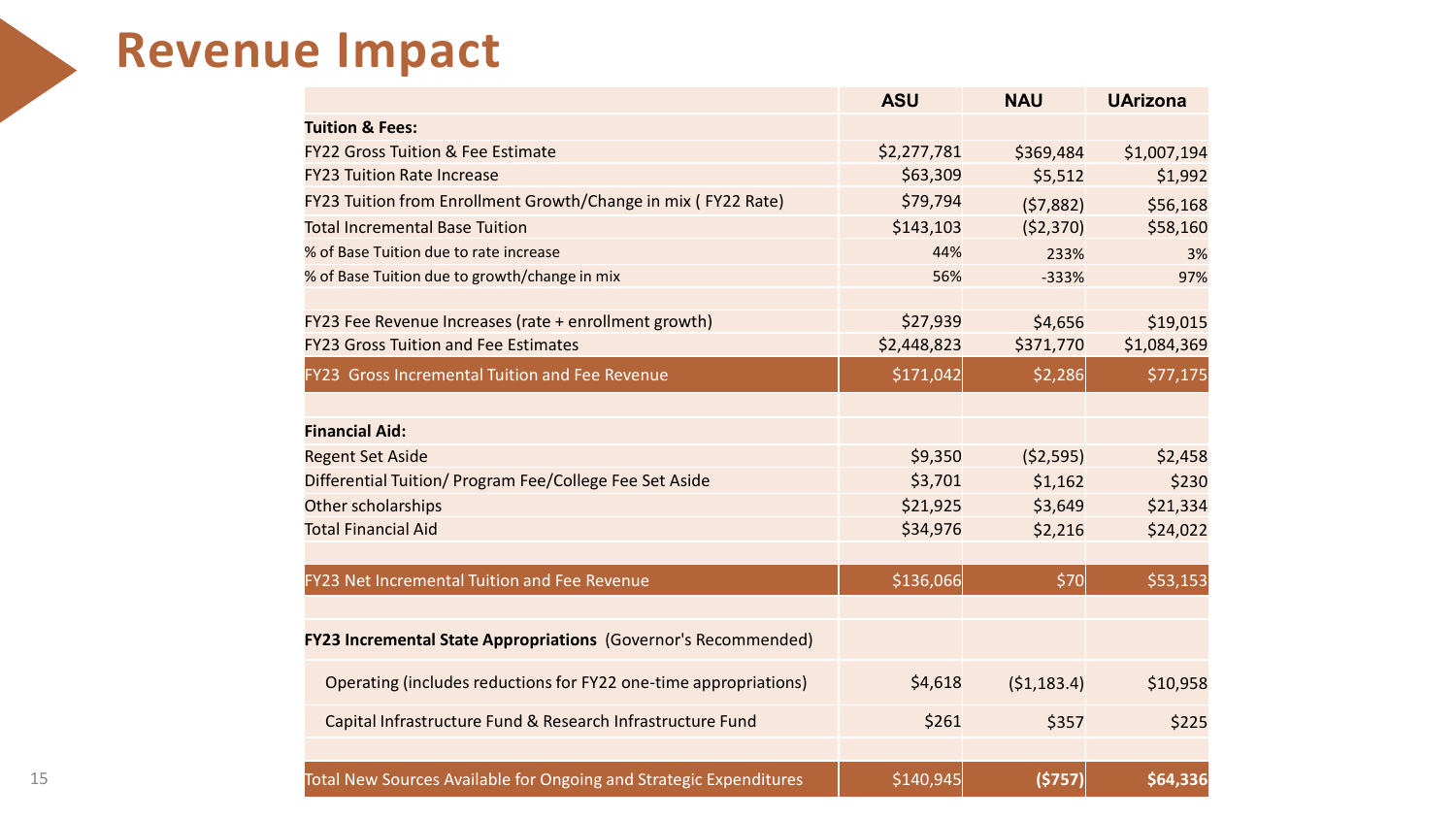# **Education & General Expenses Per FTE Student– FY 2020**

# **13% ASU, NAU and UA below All 4-Year Public Research**  13% modernities

**2% ASU, NAU and UA below All 4-Year Public Universities**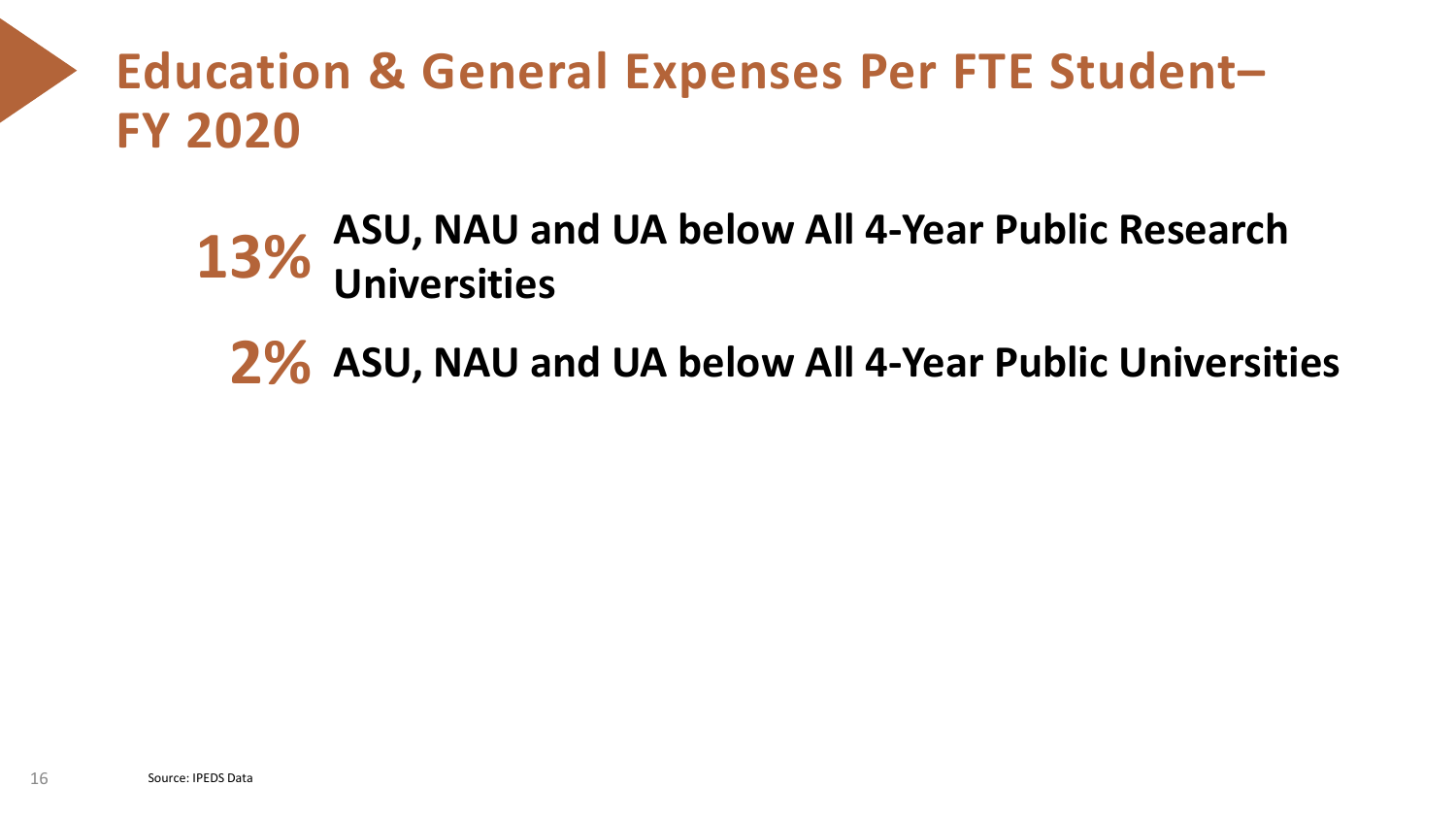### **Housing and Meal Plans Rate Request**



**Student Housing \$222 (3.02% increase)**

**Related University Housing (Monthly) \$31 (3.04% increase)**

**Meal Plans \$196 (4.13% increase)**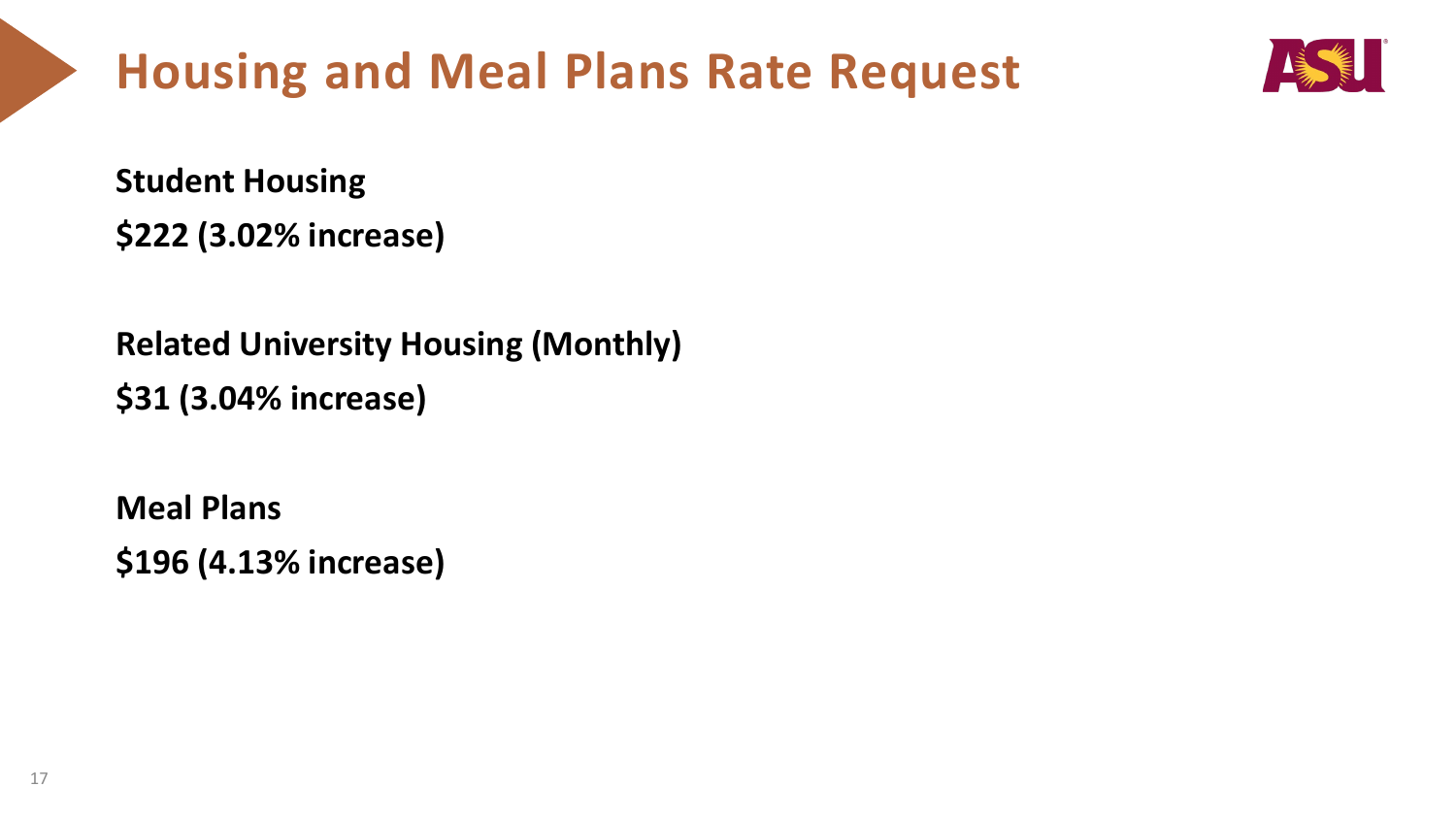# **Housing and Meal Plans Rate Request**

NAU

**Student Housing \$193 (3.0% increase)**

**Family Housing (Monthly) \$33 (3.0% increase)**

**Related University Housing (Monthly) \$52 (2.65% increase)**

**Meal Plans \$52 (3.9% increase)**